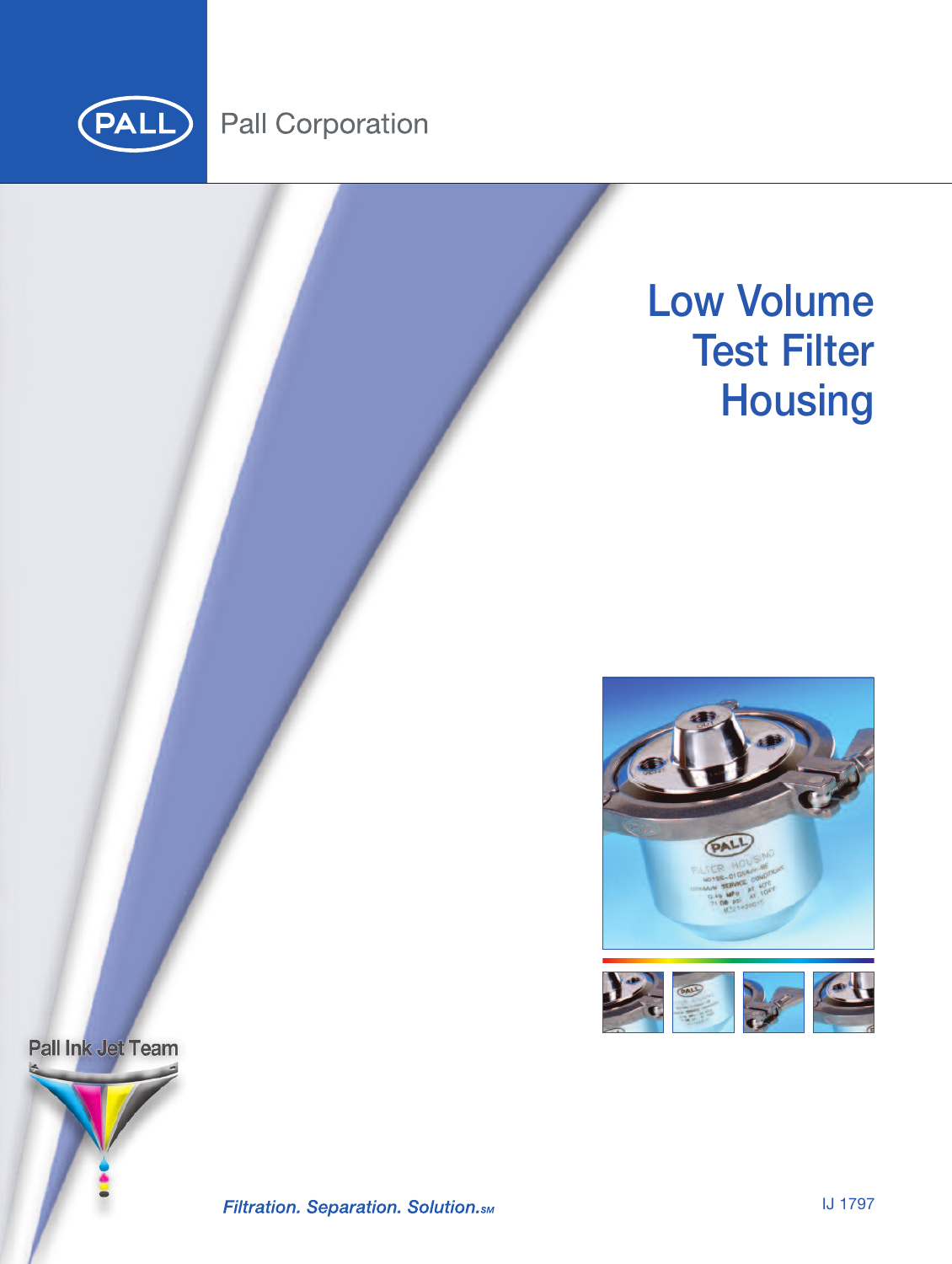

## **Optimized test filter housing for the ink jet R&D laboratory**

The Pall® Low Volume Test Filter Housing from the M01SS range has been specifically developed to meet the requirements of the ink jet R&D laboratory. The system offers a costeffective solution for all process optimizations such as ink formulation prior to complete scale-up.

#### **Description and Key Features**

- Single cartridge housing accepts **Pall** double open end test filters
- Robust, all stainless steel construction
- Accepts **Pall** test filters with 1"-2" (2.5 – 5.1cm) nominal length
- Inlet, outlet and vent ports conveniently located on housing top
- Low hold-up volume for minimal fluid loss
- Heavy duty v-band clamp features a quick opening t-handle
- Self-supporting on flat surface with no stand or bracket required
- Electropolished finish for easy clean-up

## **Technical Information**

#### **Materials of Construction**

| Housing                             | Head / Bowl:<br>Seal:     | 304 stainless steel<br>EPR (metric size G90) |
|-------------------------------------|---------------------------|----------------------------------------------|
| Connections                         | Inlet/Outlet/Vent: ¼" NPT |                                              |
|                                     |                           |                                              |
| Operating Conditions <sup>(1)</sup> | Design Ratings:           | 71 psig / 4.9 barg @ 104°F / 40°C            |

(1) Fluids that do not soften, swell or adversely affect the filter or materials of construction

### **Typical Liquid Flow Rate versus Differential Pressure**

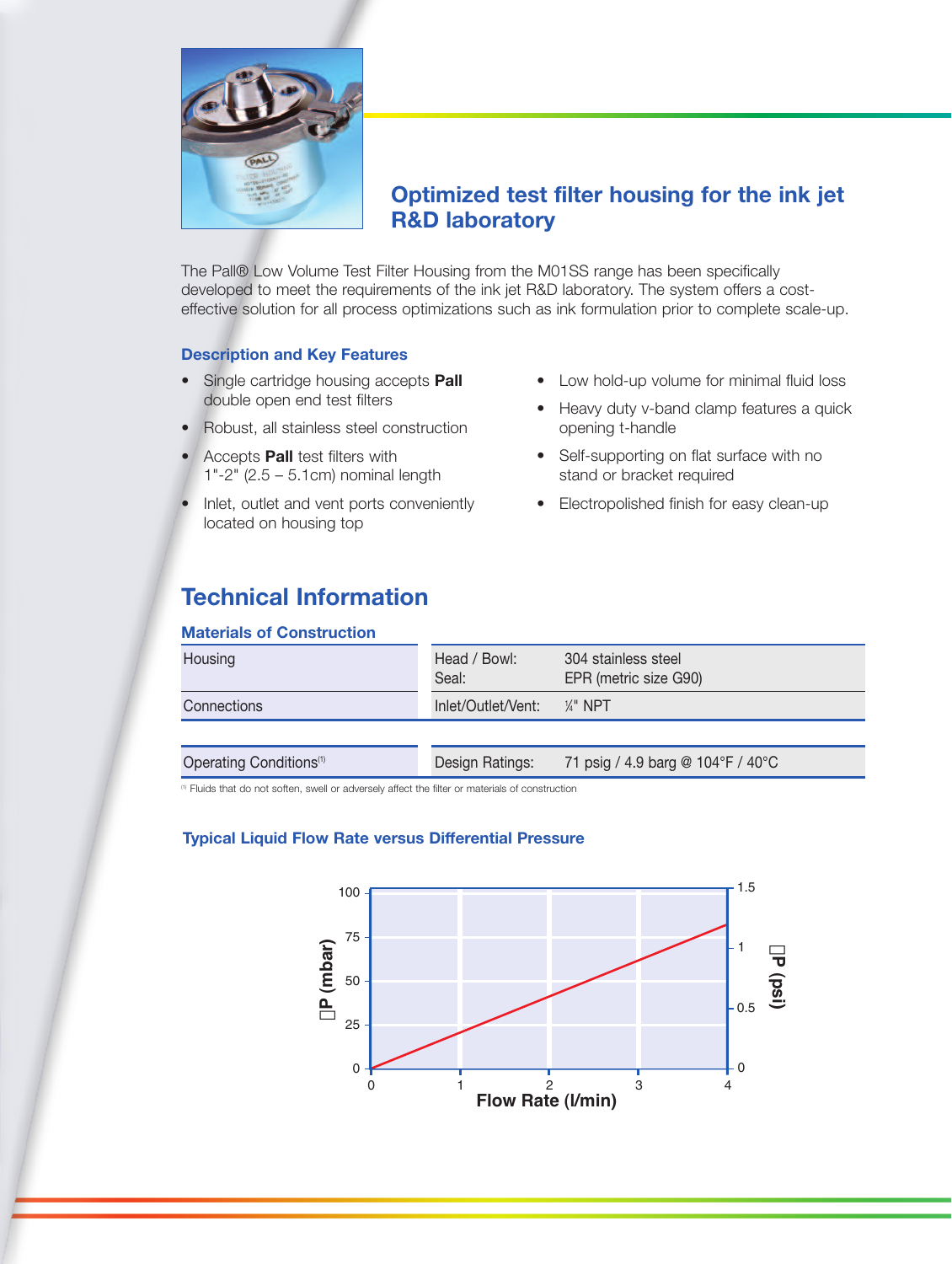

## **Dimensional Drawing**





## **Ordering Information**

(This is a guide to the part numbering structure only. For availability of specific options, please contact Pall)

## **Filter Housing Part Number: M01SS-01GN4JV-BE**

## **Laboratory Test Filter Options**

| <b>Filter Family</b>         | <b>Removal Rating</b>                                                                         | <b>Test Filter Part Number</b>                                                                                |
|------------------------------|-----------------------------------------------------------------------------------------------|---------------------------------------------------------------------------------------------------------------|
| Pall Profile® II             | $0.3 \mu m$<br>$0.5 \mu m$<br>1um<br>$3 \mu m$<br>$5 \mu m$                                   | 5EC4888-389-003J<br>5EC4888-389-005J<br>5EC4888-389-010J<br>5EC4888-389-030J<br>5EC4888-389-050J              |
| <b>Pall Nexis® A</b>         | $0.5 \mu m$<br>1µm<br>3µm<br>$5 \mu m$<br>10 <sub>µm</sub>                                    | NXA 0.5-TFU-DOEE 047<br>NXA 1-TFU-DOEE 047<br>NXA 3-TFU-DOEE 047<br>NXA 5-TFU-DOEE 047<br>NXA 10-TFU-DOEE 047 |
| <b>Pall Water-Fine</b>       | $0.1 \mu m$<br>$0.2 \mu m$<br>$0.45 \mu m$                                                    | <b>WFN 0.1-TFUE 147</b><br><b>WFN 0.2-TFUE 147</b><br><b>WFN 0.45-TFUE 147</b>                                |
| Pall Ultipor® N66            | $0.2 \mu m$                                                                                   | PUY01NAEYJ                                                                                                    |
| <b>Pall Profile Star</b>     | 1um<br>$1.5 \mu m$<br>$3 \mu m$<br>$5 \mu m$                                                  | H1A1A0101J<br>H1A1A0151J<br>H1A1A0301J<br>H1A1A0501J                                                          |
| Pall Poly-Fine® XLD          | $1.5 \mu m$<br>$3 \mu m$<br>$4.5 \mu m$<br>$10 \mu m$                                         | <b>XLD 1.5-TFUE 147</b><br>XLD 3-TFUE 147<br><b>XLD 4.5-TFUE 147</b><br><b>XLD 10-TFUE 147</b>                |
| <b>Pall Ultipor GF Plus®</b> | $0.1 \mu m$<br>$0.45 \mu m$<br>$1 \mu m$<br>$2 \mu m$<br>$3 \mu m$<br>6µm<br>10 <sub>µm</sub> | PUY01ZU001ZJ<br>PUY01ZU0045J<br>PUY01ZU010ZJ<br>PUY01ZU220ZJ<br>PUY01ZU030ZJ<br>PUY01ZU640ZJ<br>PUY01ZU100ZJ  |